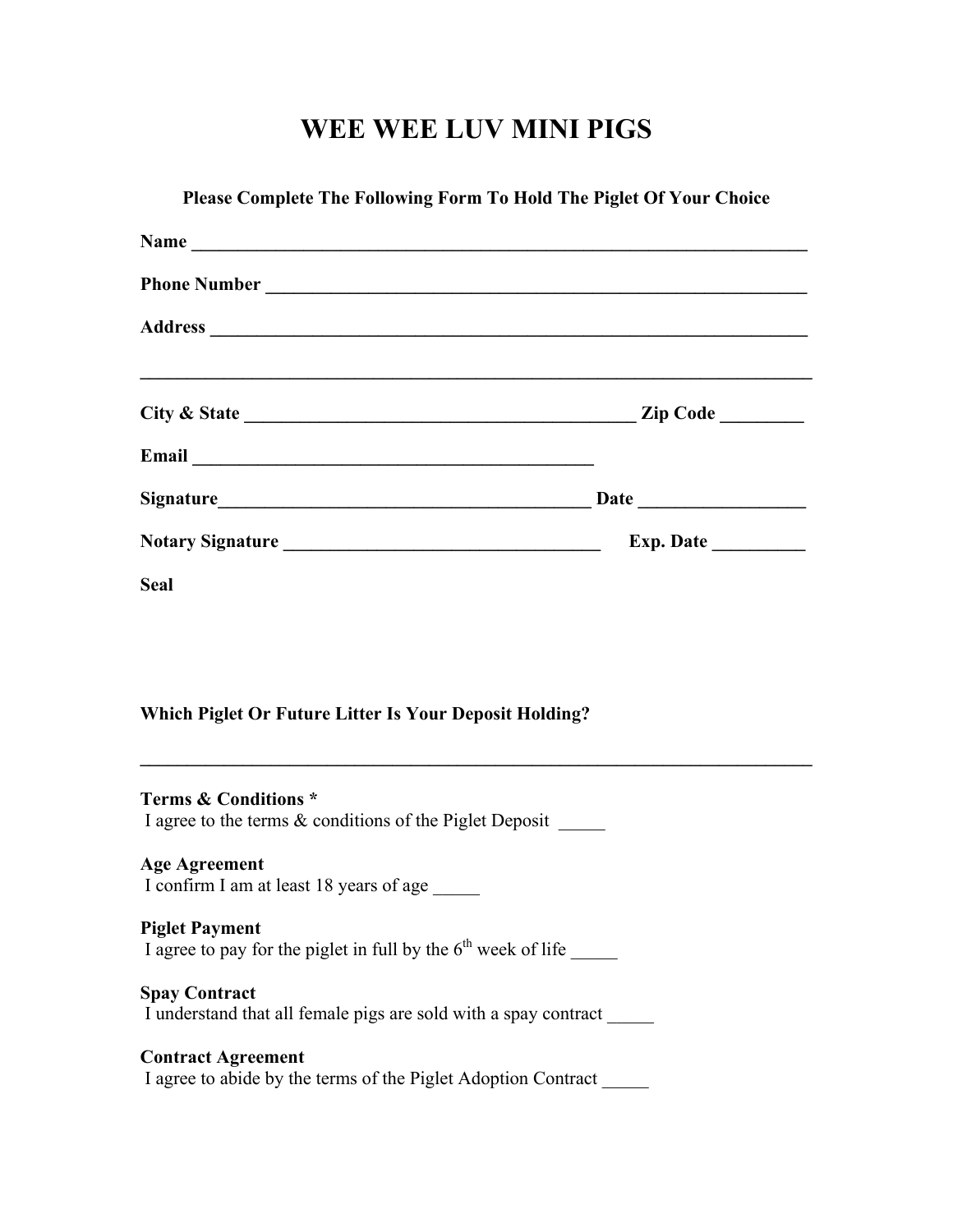#### **Contract Return**

I agree to return the contract within 2 weeks of initial deposit \_\_\_\_\_

#### **Communication**

I agree to answer required questions within 72 hours of deposit

# **Wee Wee Luv Mini Pigs Terms & Conditions of Sale By consenting to these terms and conditions, you, the buyer are declaring your age to be 18 years or older.**

### **Piglet Deposit**

\*\* To reserve a micro mini piglet, the customer shall pay to the breeder, upon execution of this agreement, **a non-refundable reservation fee in the amount of \$200.** Customer understands and agrees that Breeder will not sell this piglet to another customer during the time that the piglet is on hold. The final payment must be made prior to the piglets last veterinary check-up. If final payment is not received prior to the veterinary visit and agreeable arrangements have not been made, the piglet will be re-listed for sale and the buyer will default their initial deposit. In the event that the customer changes their mind on the sale of the chosen piglet, for any reason, or fails to respond to correspondence about said piglet for an extended amount of time, the Breeder shall suffer losses, that are difficult to ascertain. As such, Customer agrees that, in the event of cancellation by customer, such \$200 shall be forfeited by Client and paid to the Breeder as liquidated damages and not as a penalty. It covers the time that the Breeder has kept the piglet off the market from other prospective buyers and covers all vet fees that are for specific travel documents issued to individual piglets and purchaser. Customer and Breeder agree that such amount is reasonable at the time the deposit is received.

The deposit can be placed on any litter of your choosing at the time of payment. If the buyer wishes to move their deposit to another future littler, this can be done, however, they will be put at the bottom of the current deposit list for said litter. Once the piglet is chosen and deposited upon the piglet selection is solidified, and the buyer cannot change to another piglet. Once the piglet is chosen and deposited upon, payment dates will be arranged.

**The piglet must be paid in full prior to their vet visit on the 6th week of life. A scheduled payment plan can be arranged**

**Size disclaimer, our babies will mature to 15lbs. to 50lbs and 12 to 17 inches tall**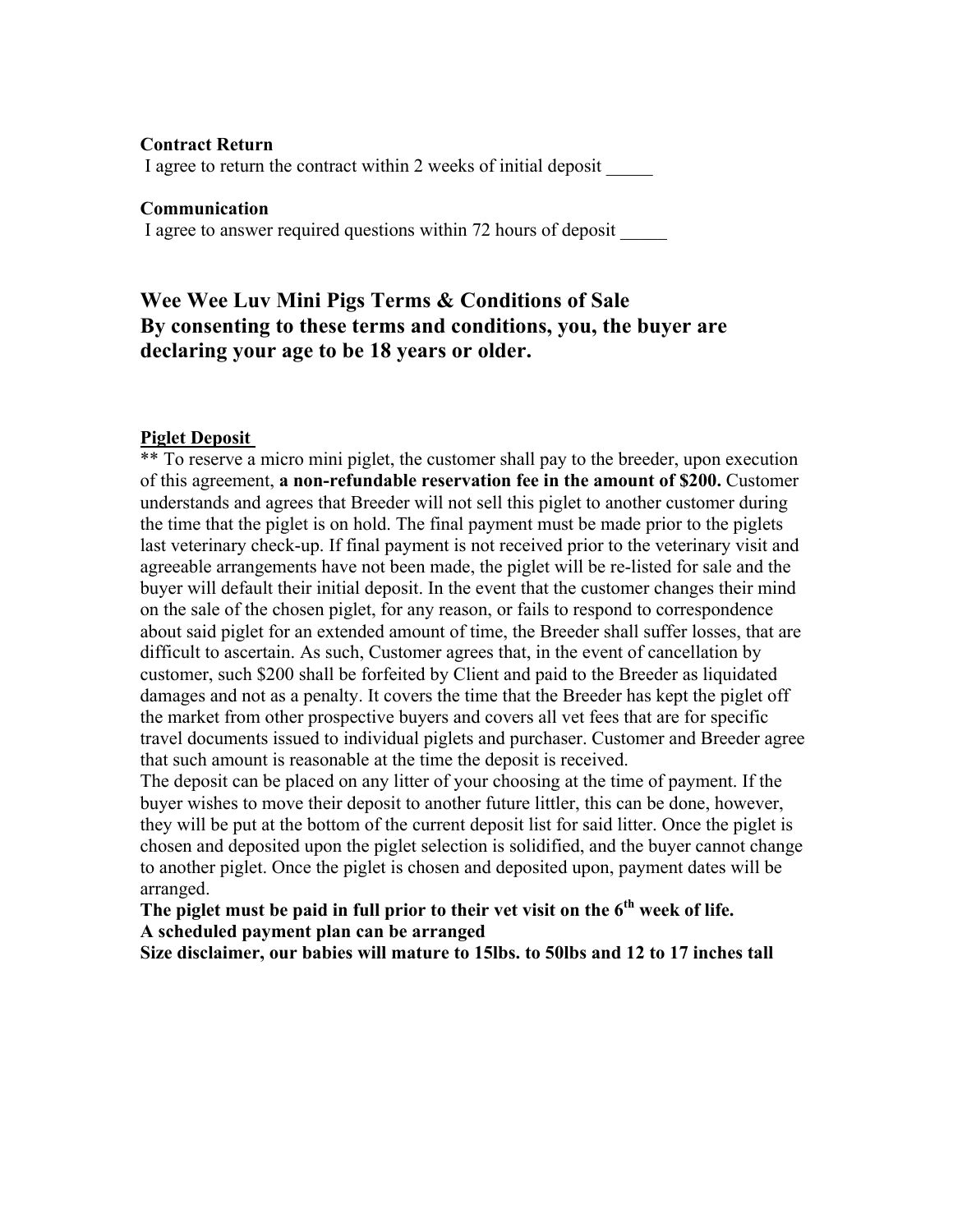## **Piglet Contract**

#### *The buyer further agrees to the following conditions:*

- The Buyer agrees to provide a life-long commitment, comfortable environment, prompt medical attention, proper grooming and responsible care. This includes providing the mini pig with proper nutrition, which consists of a mini pig food, fruits, vegetables, a few treats, and fresh water available at all times. The Buyer promises to provide a safe environment for the mini pig, and never allow the mini pig to roam freely without proper fencing or supervision.
- The Seller guarantees this mini pig to be of sound health and temperament at the time of this sale. Should the mini pig be determined to be in ill health, the cause of which the Seller is clearly to blame, the mini pig may, upon a signed written diagnosis from a licensed veterinarian, within 72 hours of purchase, be exchanged for a new mini pig. The Seller assumes absolutely no responsibility for fees associated with caring for the mini pig. No other guarantees are given.
- It is understood by the Purchaser that this piglet/pig described in this contract is being sold as a pet and is not to be used for breeding. Permanent ownership of this pig is contingent upon your compliance with this Addendum. The Buyer agrees to have female piglet spayed at the age recommended by his or her veterinarian (usually 3 to 4 months of age.) **Buyer further agrees to provide Wee Wee Luv Mini Pigs with proof of spay by the 5<sup>th</sup> month of the piglet.** This is required to be provided in writing by a licensed veterinarian that we may verify. In the event that the pigs health does not allow this agreement to be honored, Wee Wee Luv Mini Pigs must be provided with a statement from your veterinarian that this pig is not yet in physical or emotional condition for surgery. Based upon the veterinarians evaluation of this pig the (purchaser) will contact the veterinarian and establish the earliest date that the procedure can be preformed. (PURCHASER) will notify the BREEDER of this amendment in writing, at which time all other conditions of this agreement will apply and be enforced. This is responsibility of the PURCHASER, not the veterinarian, to ensure that Wee Wee Luv Mini Pigs received verification that they surgery has been preformed. If the buyer fails to spay the female pig ownership of the piglet defaults back to Wee Wee Luv Mini Pigs. We require spays because any female being sold is being sold for the sole purpose of being a pet. We do follow through following up with you. If there are specific circumstances that make you unable to spay your pet by the  $5<sup>th</sup>$  month then contact us and we will work with you on a case by case basis. **This is nonnegotiable part of our contract, as this is a pet only contract.**